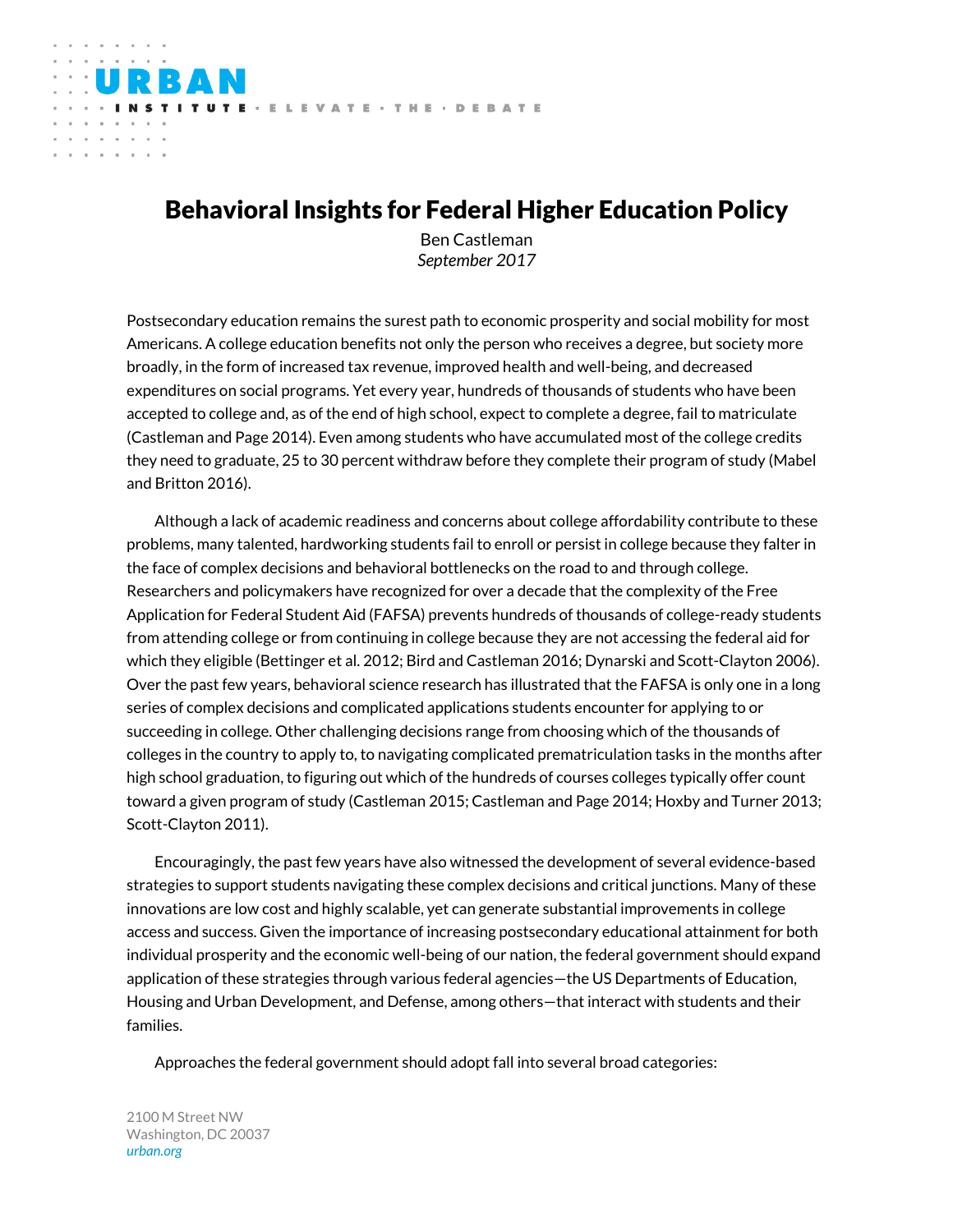- **Simplifying complex decisions so they are easier for students to navigate**
- Providing students reminders and prompts to complete important processes
- Reducing or eliminating hassles that prevent students from completing important tasks
- Minimizing barriers to students accessing professional assistance with complex tasks
- Addressing psychological barriers that students encounter during critical postsecondary transitions

In this memo, I provide concrete examples of how each approach has and could be applied to improve students' postsecondary outcomes.

# **Simplifying Complex Decisions So They Are Easier for Students to Navigate**

### **FAFSA Simplification**

The most logical and probably impactful approach to helping students navigate complicated decisions is to reduce or eliminate complexity in the first place. Over the past several years, the Department of Education and its Federal Student Aid office have taken several important steps to make it easier for students to complete the FAFSA. One significant simplification strategy in 2016 was to move the FAFSA application from the spring to the fall of senior year and to allow families to use tax returns they had filed for the previous calendar year. This saved families from having to rush to file taxes before seniors could apply for financial aid and provided students information about their federal aid eligibility before they finalized where they would apply to college.

Another important approach to simplification was the development, in partnership with the Internal Revenue Service, of the Data Retrieval Tool, which allowed FAFSA applicants to pre-populate portions of the FAFSA with information they had already provided on their income tax returns, substantially reducing the amount of information they had to enter on the FAFSA and the time required to input this information. Unfortunately, in March 2017, the federal government went in the opposite direction of financial aid simplification, indefinitely disabling the FAFSA's Data Retrieval Tool. This abrupt change—just as priority aid application deadlines were approaching in several large states could deter academically accomplished and college-ready students from pursuing higher education.

The federal government should take further steps toward simplifying the financial aid application process.

#### **Guided Course Pathways**

At the broad-access institutions attended by most students in higher education, academic advising resources are often limited, with some institutions having one adviser assigned to serve over a thousand students (Scott-Clayton 2011). This leaves students on their own to navigate an intricate array of program requirements, course prerequisites, and enrollment caps in choosing which classes to take in a

. . . . URBAN . INSTITUTE .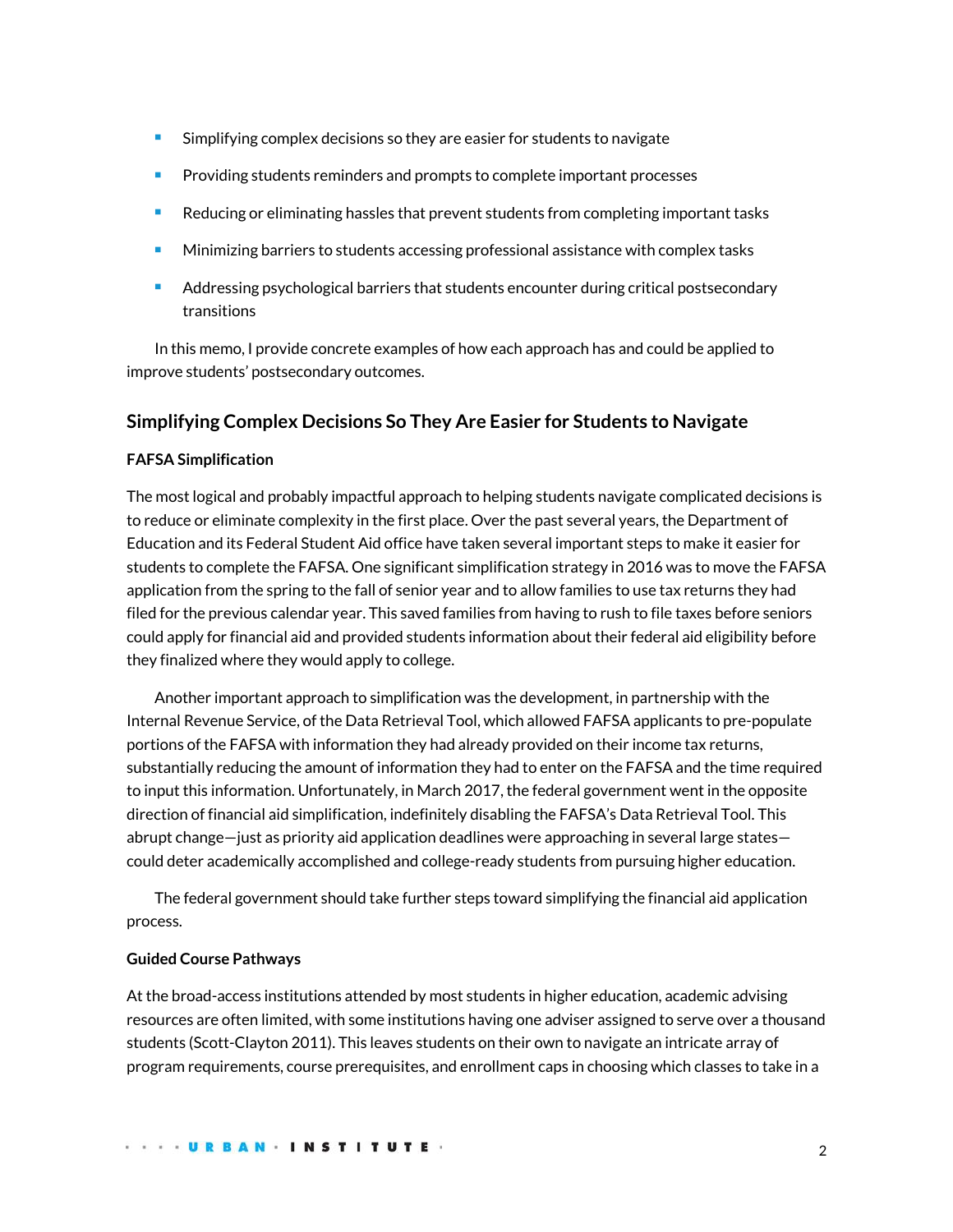given semester. Not surprisingly, students who have accumulated substantial credits toward their college degrees identify confusion about which courses to take to finish their programs of study as one of the primary barriers to degree completion (Bettinger, forthcoming). This confusion can lead students either to withdraw prematurely or to take excess credits that do not count toward their diplomas (Complete College America, n.d.).

One approach institutions are pursuing to reduce the complexity of course selection is to provide students more structured and guided course pathways to pursue. Institutions such as Georgia State University and Florida State University provide new students degree maps that outline courses they should take each term to complete their programs of study (Complete College America, n.d.). Other institutions, such as the City University of New York Accelerated Study in Associate Program (CUNY ASAP), have created even more structured programs that provide students with a combination of course mapping, intensive advising, and financial support. Students randomly assigned to participate in CUNY ASAP were almost twice as likely to complete an associate degree within three years as students who did not receive this structured guidance and support (Scrivener et al. 2015). The National Center for Education Evaluation at the Department of Education could sponsor a demonstration study to evaluate the impact of guided pathways, and pending results, the federal government could create an incentive program to encourage broader adoption of this strategy.

# **Reverse Transfer**

An issue related to the complexity of course selection is that students are sometimes unaware that the credits they have completed suffice for them to earn a degree or certificate. Several large higher education systems, including the City University of New York and the state higher education systems in North Carolina and Texas, have adopted reverse transfer policies that enable students who transfer from a community college to a four-year university to combine credits earned at both institutions to earn an associate degrees while they are pursuing their bachelor's degrees. Given the earnings premium associated with an associate degree relative to some college without a degree, this policy could improve students' employment prospects independent of whether they finish their bachelor's degrees. The federal government could similarly pursue incentive programs to encourage broader state adoption of reverse transfer policies.

# **Providing Students Reminders and Prompts to Complete Important Processes**

A growing body of research demonstrates that providing students personalized information about postsecondary opportunities, resources, and important deadlines can lead to substantial improvements in college enrollment and persistence, at a cost of only several dollars per student. The federal government could build on this evidence to provide this type of information on a large scale.

### **College Match**

As many as half of high-achieving, low-income students do not apply to or attend selective institutions where they would be substantially more likely to graduate and realize higher earnings premia (Bowen,

**URBAN · INSTITUTE ·**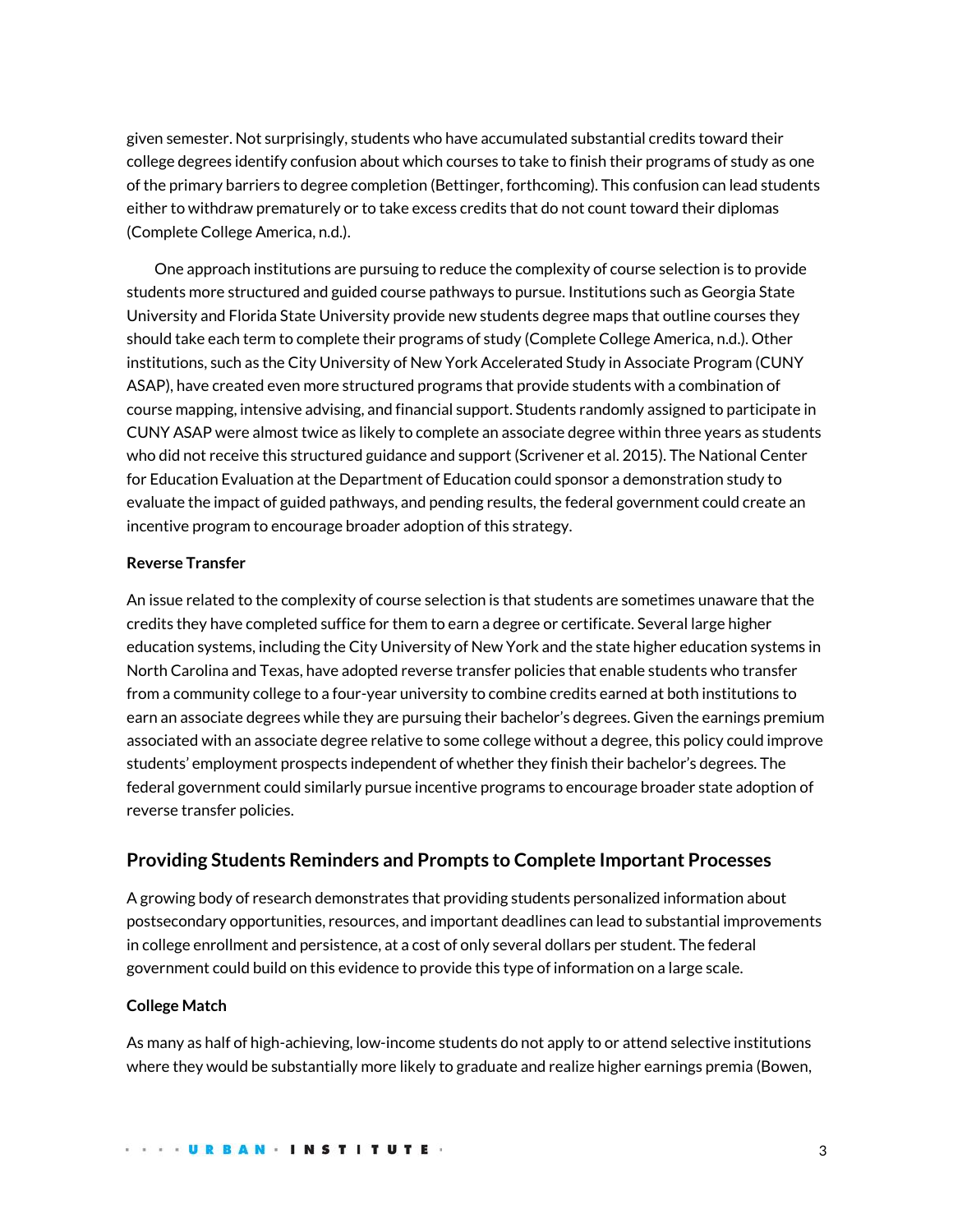Chingos, and McPherson 2009; Hoxby and Avery 2013). Economists Caroline Hoxby and Sarah Turner demonstrated that sending students semi-customized information about high-quality colleges and universities where they were likely to be admitted and from which they would receive substantial financial aid led to higher rates of attendance at these institutions (Hoxby and Turner 2013).

# **Financial Aid**

Even with the financial aid simplification efforts described above, hundreds of thousands of students across the country who would be eligible for financial aid still fail to complete the FAFSA each year. Researchers have shown that sending students text message reminders with information about how much they are likely to receive in financial aid, encouragement to complete the FAFSA before priority aid deadlines, and offers of one-on-one assistance with the FAFSA can lead to substantially higher rates of both FAFSA filing and college attendance, both for high school seniors and for students who are already in college but need to renew their financial aid (Castleman and Page 2016; ideas42 2016; Page, Castleman, and Meyer 2016). Interestingly, students appear most responsive not to nudges about how much they are likely to receive in financial aid, but rather planning prompts about when and how to complete the FAFSA. In a national financial aid nudge experiment with the Common Application (a single application accepted by more than 700 colleges), researchers found that first-generation college students who received these planning prompts were approximately 2 percentage points more likely to enroll in college in the fall than control group students, whereas students who received messages emphasizing the financial benefits of FAFSA enrolled in college at the same rate as control students (Bird et al. 2017).

### **Summer Melt**

Approximately 20 to 30 percent of high school graduates who have been accepted to college and who plan to enroll as of the end of high school fail to matriculate anywhere in the year after high school because of unforeseen and complicated financial and procedural tasks that arise in the summer months. These range from finalizing financial aid and evaluating supplementary loan opportunities to completing academic placement tests and registering for orientation. What exacerbates the complexity of these tasks is that they arise during a period when students usually do not have access to professional advising. Their high school counselors typically do not work over the summer, and they have yet to engage with supports available at their intended colleges or universities. Reaching out to students during the summer months and providing personalized guidance about tasks they need to complete to enroll—whether through counselor or peer mentor outreach or automated text messaging—can generate sizable improvements in the share of students who enroll on time in college (Castleman and Page 2015, 2017; Castleman, Page, and Schooley 2014).

### **Reminders for Students Once They Have Matriculated in College**

Getting students over the threshold into college does not mean they are free from ongoing complex decisions that could derail them from persisting or earning their degrees. The same reminders and access to individualized assistance can help first-year community college students renew financial aid and persist through their second year of college, for instance (Castleman and Page 2016; ideas42 2016).

. . . . URBAN . INSTITUTE .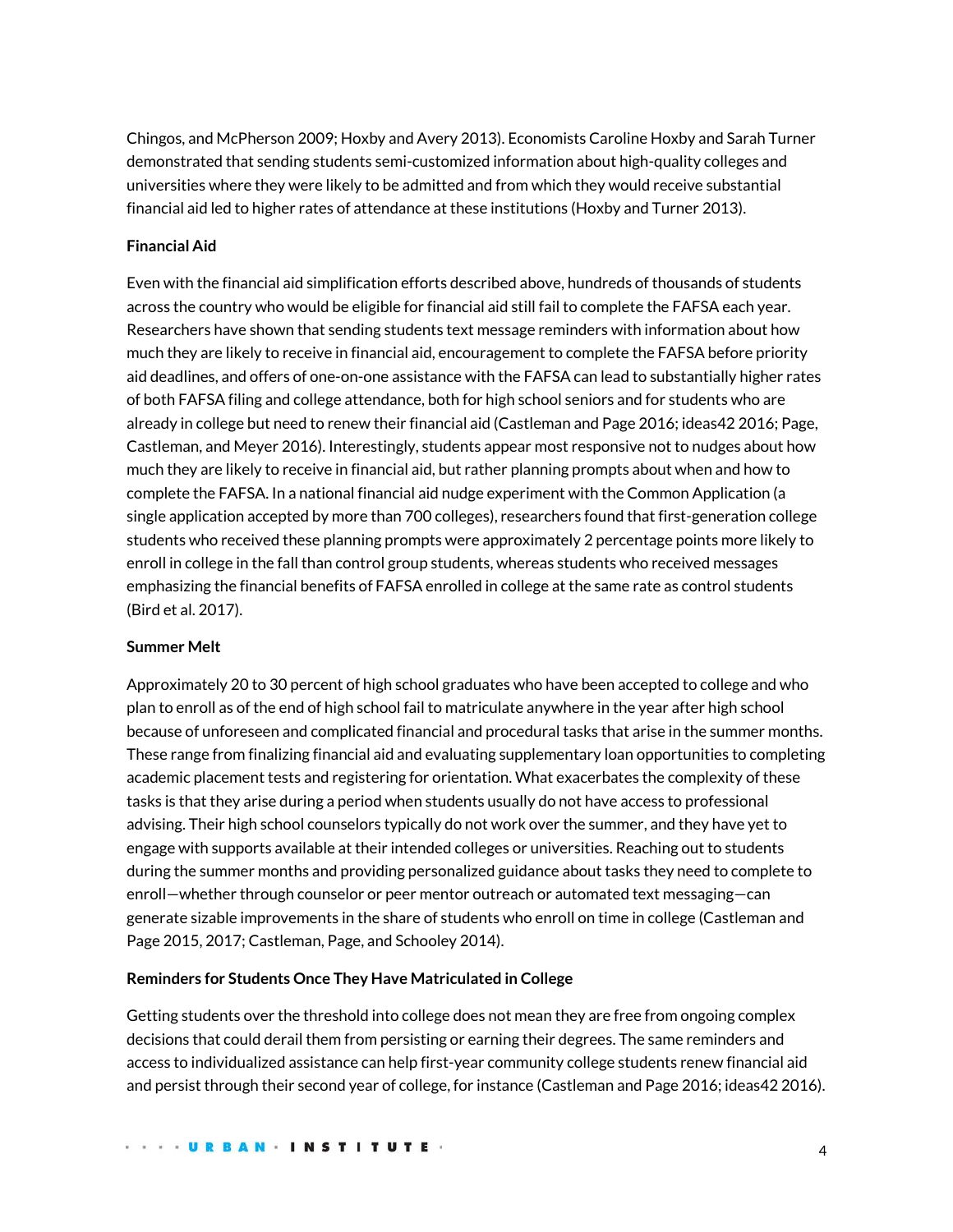An ongoing federally funded project is investigating the impact of nudges that encourage students who have completed substantial credits but are at risk of withdrawal to access customized academic and financial aid resources to support their degree completion (Bettinger, forthcoming). A more intractable challenge, but one meriting further effort and creative design, is to figure out how to reach students who earned substantial credits but have since left higher education, to provide them personalized information and encouragement about how they can complete a degree or credential.

# **Reducing or Eliminating Small Costs That Prevent Students from Completing Important Tasks**

Other barriers relate to how students respond to near-term costs associated with important steps in the college application and choice process. One study found that when high-achieving students are assigned to take a college entrance exam at a location closer to home, they are more likely to take the exam and are more likely to attend and complete college (Bulman 2015). Similarly, when students who have taken a college entrance exam can send their test scores to an additional college without incurring a fee, they apply to a wider range of colleges, and low-income students attend more selective institutions (Pallais 2015).

Unanticipated fees may also contribute to summer melt. For instance, students may find out over the summer that they have to pay a fee to attend orientation or to submit a housing application. Especially if these expenses come with little advance notice, students may struggle to pay them on time. Delaying orientation or housing applications can have cascading negative effects on students, leading, for instance, to students not being able to register for preferred courses or not being able to live on campus (Castleman and Page 2014). The federal government could set policies encouraging institutions to allow students to place these charges on their fall tuition bills, which would enable students to use financial aid to cover the expenses.

# **Minimizing Barriers to Students Accessing Professional Assistance with Complex Tasks**

Given how complex many postsecondary educational decisions are, individualized college and financial aid advising can generate large and lasting impacts on students' college trajectories (Avery 2013; Barr and Castleman 2016; Carrell and Sacerdote 2013; Castleman and Goodman, forthcoming). Yet many schools and communities cannot support intensive advising programs, or the volume of students who would benefit from advising services far outstrips what organizations can supply. Federal resources could mitigate these problems.

One approach to overcoming these constraints is to integrate college or financial aid advising into other processes in which students and their families are already participating. For instance, researchers worked with H&R Block to embed FAFSA completion assistance into income tax preparation. After families had provided the income information to do their taxes, the tax professionals could pre-populate most of the FAFSA for their children, and with 8 to 10 minutes of additional questions, complete and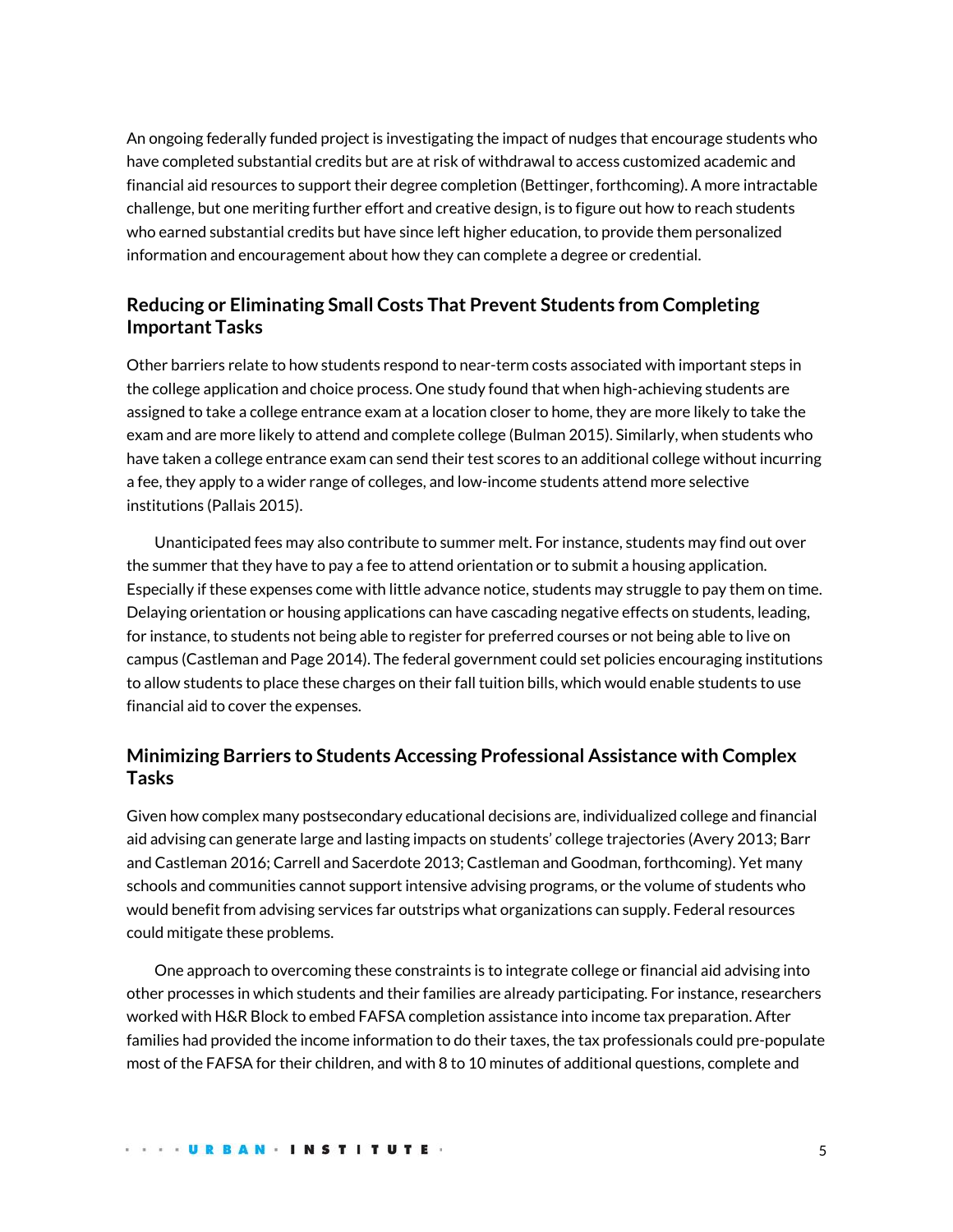submit the FAFSA on behalf of families. This brief intervention increased the share of students receiving financial aid and completing at least two years of college nearly 30 percent.

Another approach to overcoming the constraints many traditional advising organizations face is to leverage modern, interactive technologies to connect advisers to students. CollegePoint is a Bloomberg Philanthropies–funded initiative providing ongoing, remote advising to high achieving, low- and moderate-income students. Even if students do not have access to high-quality college advising in their high schools or communities, CollegePoint leverages interactive technologies such as text messaging, video chat, and screen sharing to form meaningful relationships and provide guidance to students around college and financial aid, whether the adviser is in the same state or thousands of miles away.

Inside Track is another organization that provides remote coaching, focusing on increasing persistence and graduation rates for students already in college. Inside Track's original model was phone-based coaching, and evidence from a randomized trial demonstrates that remote coaching for first-year students can lead to higher rates of graduation several years down the line (Bettinger and Baker 2014). Like CollegePoint, Inside Track is now focused on expanding the technologies it uses to coach students to stay at the frontier of how students communicate with each other. Again, the federal government could bring these efforts to scale.

# **How the Federal Government Could Adopt These Strategies**

The federal government has several opportunities to apply behavioral insights to ease the path to college for future students and to remove barriers to success for current students, improving how federal policies and programs function for the American people:

- **Further simplify the FAFSA.** The federal government should restore the Data Retrieval Tool to reduce hassles students experience when they apply for financial aid. The administration could support bipartisan legislation proposed by Senators Alexander and Bennet to further simplify the FAFSA and directly integrate it within the income tax return process.<sup>1</sup>
- **Make reapplying for financial aid easier.** Students who qualify for federal student aid one year must complete the FAFSA again the following year to maintain their eligibility. Some data from the previous year can be transferred to the renewal FAFSA, but especially with the recent federal policy change allowing families to use earlier tax returns when completing the FAFSA, the Internal Revenue Service and Federal Student Aid office should be able to identify families whose income levels have remained constant (or declined) from one year to the next and autorenew those families' financial aid. Simplifying this process could reduce the number of continuing students who fail to complete the financial aid application process and increase college success rates.
- **Eliminate the requirement for annual income verification in income-driven loan repayment.** This requirement creates barriers parallel to those in the annual FAFSA application process. The Department of Education should allow student loan borrowers to automatically continue in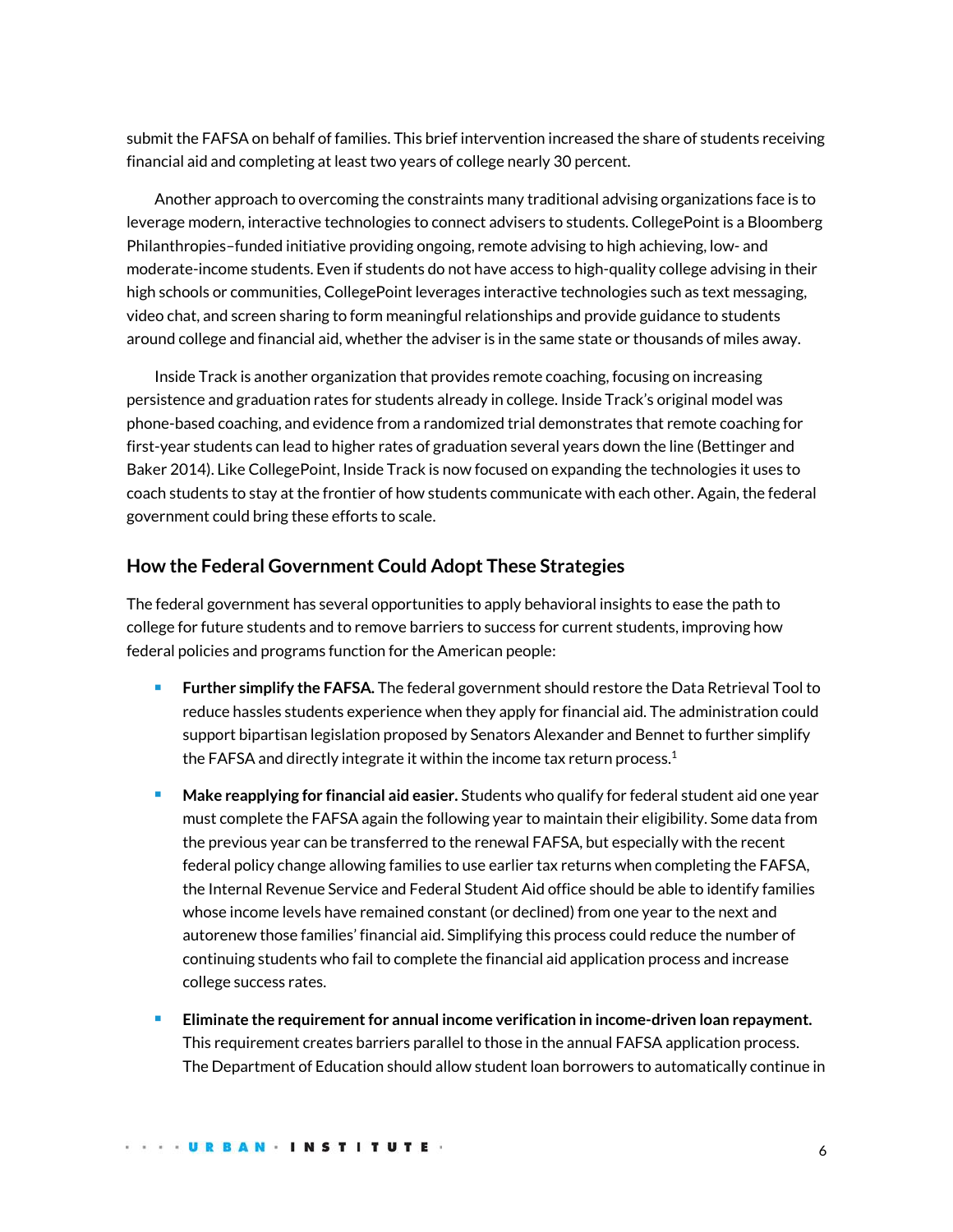income-driven repayment plans unless they choose otherwise. In other words, the default option should be continuing the plan that makes monthly loan payments affordable for borrowers. As in the case of the FAFSA, the Internal Revenue Service already has the information required to verify borrower income. This change would likely reduce loan defaults.

- **Leverage existing digital touch points with students.** Through the FAFSA and the student loan portal, the federal government has contact information and the ability to communicate with millions of students every year. The Federal Student Aid office has pursued several outreach campaigns around financial aid and loan repayment and has a robust social media presence. The office could build on this foundation by leveraging additional forms of communication—text messaging and targeted social media advertising—to reach students, whether about loan origination, repayment, or FAFSA renewal. The office could also make more salient and visible the live chat and phone hotline support it provides students around the FAFSA and student loans. One potential idea would be to pursue public-private partnerships with organizations like GetSchooled, which have collaborated with California to staff a statewide FAFSA support textline.
- **Harness other federal agencies' connections to students and families.** Other federal agencies have direct engagement with students and families. Examples include the Department of Housing and Urban Development through the public housing programs it operates and the Departments of Defense and Veterans Affairs through their contacts with service members, veterans, and their families. Meeting students and families where they are—in school, at public housing locations, on military bases—is a promising way to extend personalized information and support to a broader swath of the American population.

# **Conclusion**

Informational and behavioral obstacles in postsecondary education can prevent academically prepared students from persisting in college and earning their degrees. Behaviorally informed policies and interventions offer the federal government low-cost strategies to increase the number of Americans earning college degrees and credentials.

# **Note**

1. Susan Dynarski, "FAFSA Follies: To Gain a Student, Eliminate a Form," *New York Times,* August 21, 2015, [https://www.nytimes.com/2015/08/23/upshot/fafsa-follies-to-gain-a-student-eliminate-a-form.html?\\_r=0.](https://www.nytimes.com/2015/08/23/upshot/fafsa-follies-to-gain-a-student-eliminate-a-form.html?_r=0) 

# **References**

- Avery, Christopher. 2013. *[Evaluation of the College Possible Program: Results from a Randomized Controlled Trial](http://www.nber.org/papers/w19562)*. Working Paper 19562. Cambridge, MA: National Bureau of Economic Research.
- Barr, Andrew C., and Benjamin L. Castleman. 2016. "[Advising Students to and through College: Experimental](https://www.bottomline.org/sites/default/files/Advising%20Students%20To%20and%20Through%20College_web.pdf)  [Evidence from the Bottom Line Advising Program](https://www.bottomline.org/sites/default/files/Advising%20Students%20To%20and%20Through%20College_web.pdf)." Boston: Bottom Line.

#### . . . URBAN . INSTITUTE .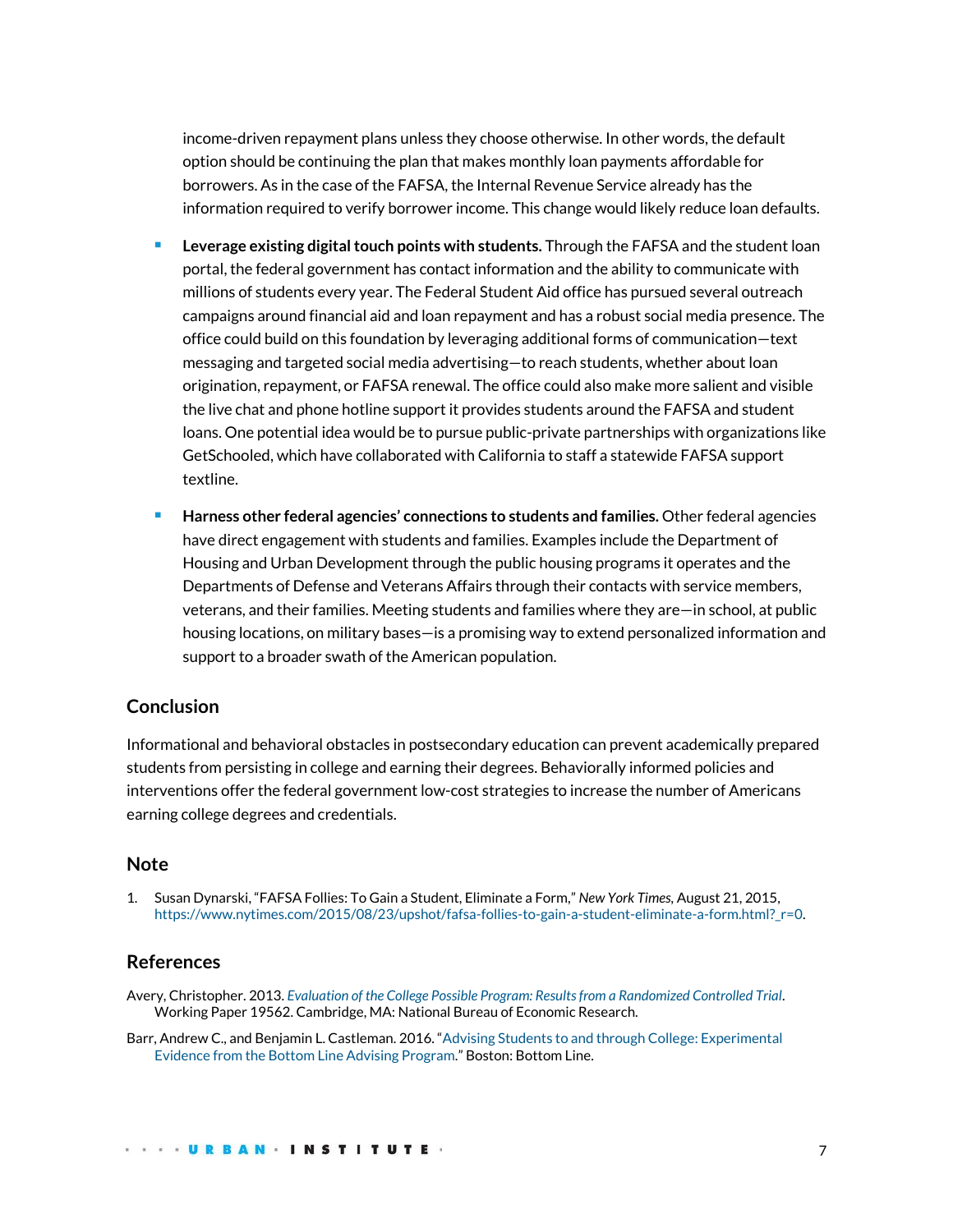- Bettinger, Eric. Forthcoming. *Nudges to the Finish Line: Experimental Interventions to Prevent Late College Departure*. Charlottesville: University of Virginia.
- Bettinger, Eric P., and Rachel B. Baker. 2014. "[The Effects of Student Coaching: An Evaluation of a Randomized](http://journals.sagepub.com/doi/abs/10.3102/0162373713500523)  [Experiment in Student Advising](http://journals.sagepub.com/doi/abs/10.3102/0162373713500523)." *Educational Evaluation and Policy Analysis* 36 (1): 3–19.
- Bettinger, Eric P., Bridget Terry Long, Philip Oreopoulos, and Lisa Sanbonmatsu. 2012. "The Role of Application Assistance Information in College Decisions: Results from the H&R Block FAFSA Experiment." *Quarterly Journal of Economics* 127 (3): 1205–42.
- Bird, Kelli, and Benjamin L. Castleman. 2016. "Here Today, Gone Tomorrow? Investigating Rates and Patterns of Financial Aid Renewal among College Freshman." *Research in Higher Education* 57 (4): 395–422.
- Bird, Kelli A., Benjamin L. Castleman, Joshua Goodman, and Cait Lamberton. 2017. *[Nudging at a National Scale:](http://curry.virginia.edu/uploads/resourceLibrary/55_Nudging_at_a_National_Scale.pdf)  [Experimental Evidence from a FAFSA Completion Campaign](http://curry.virginia.edu/uploads/resourceLibrary/55_Nudging_at_a_National_Scale.pdf)*. Charlottesville: University of Virginia, EdPolicyWorks.
- Bowen, William G., Matthew M. Chingos, and Michael S. McPherson. 2009. *Crossing the Finish Line: Completing College at America's Public Universities.* Princeton, NJ: Princeton University Press.
- Bulman, George. 2015. "[The Effect of Access to College Assessments on Enrollment and Attainment](https://www.aeaweb.org/articles?id=10.1257/app.20140062)." *American Economic Journal: Applied Economics* 7 (4): 1–36.
- Carrell, Scott E., and Bruce Sacerdote. 2013. *[Why Do College Going Interventions Work?](http://www.nber.org/papers/w19031)* Working Paper 19031. Cambridge, MA: National Bureau of Economic Research.
- Castleman, Benjamin L. 2015. *The 160-Character Solution: How Text Messaging and Other Behavioral Strategies Can Improve Education*. Baltimore: Johns Hopkins University Press.
- Castleman, Benjamin, and Joshua Goodman. Forthcoming. "Intensive College Counseling and the Enrollment and Persistence of Low-Income Students." *Education Finance and Policy.*
- Castleman, Benjamin L., and Lindsay C. Page. 2014. *Summer Melt: Supporting Low-Income Students through the Transition to College.* Cambridge, MA: Harvard Education Publishing Group.
- ———. 2015. "Summer Nudging: Can Personalized Text Messages and Peer Mentor Outreach Increase College Going among Low-Income High School Graduates?" *Journal of Economic Behavior and Organization* 155 (July): 144–60.
- ———. 2016. "Freshman Year Financial Aid Nudges: An Experiment to Increase FAFSA Renewal and College Persistence." *Journal of Human Resources* 51 (2): 389–415.
- ———. 2017. "Parental Influences on Postsecondary Decisionmaking: Evidence from a Text Messaging Experiment." *Educational Evaluation and Policy Analysis* 39 (2): 361–77.
- Castleman, Benjamin L., Lindsay C. Page, and Korynn Schooley. 2014. "The Forgotten Summer: Does the Offer of College Counseling after High School Mitigate Summer Melt among College-Intending, Low-Income High School Graduates?" *Journal of Policy Analysis and Manangement* 33 (2): 320–44.
- Complete College America. n.d. *[Guided Pathways to Success: Boosting College Completion](http://completecollege.org/docs/GPS%20BOOKLET%2006-14%20FINAL.pdf)*. Washington, DC: Complete College America.
- Dynarski, Susan M., and Judith E. Scott-Clayton. 2006. *[The Cost of Complexity in Federal Student Aid: Lessons from](http://www.nber.org/papers/w12227) [Optimal Tax Theory and Behavioral Economics](http://www.nber.org/papers/w12227)*. Working Paper 12227. Cambridge, MA: National Bureau of Economic Research.
- Hoxby, Caroline, and Christopher Avery. 2013. *The Missing "One-[Offs": The Hidden Supply of High](https://www.brookings.edu/bpea-articles/the-missing-one-offs-the-hidden-supply-of-high-achieving-low-income-students/)-Achieving, Low-[Income Students](https://www.brookings.edu/bpea-articles/the-missing-one-offs-the-hidden-supply-of-high-achieving-low-income-students/)*. Washington, DC: Brookings Institution.
- Hoxby, Caroline, and Sarah Turner. 2013. *[Expanding College Opportunities for High-Achieving, Low-Income Students](http://siepr.stanford.edu/research/publications/expanding-college-opportunities-high-achieving-low-income-students)*. Discussion Paper 12-014. Stanford, CA: Stanford University Institute for Economic Policy Research.
- ideas42. 2016. *[Nudging for Success: Using Behavioral Science to Improve the Postsecondary Student Journey](http://www.ideas42.org/wp-content/uploads/2016/09/Nudging-For-Success-FINAL.pdf)*. Washington, DC: ideas42.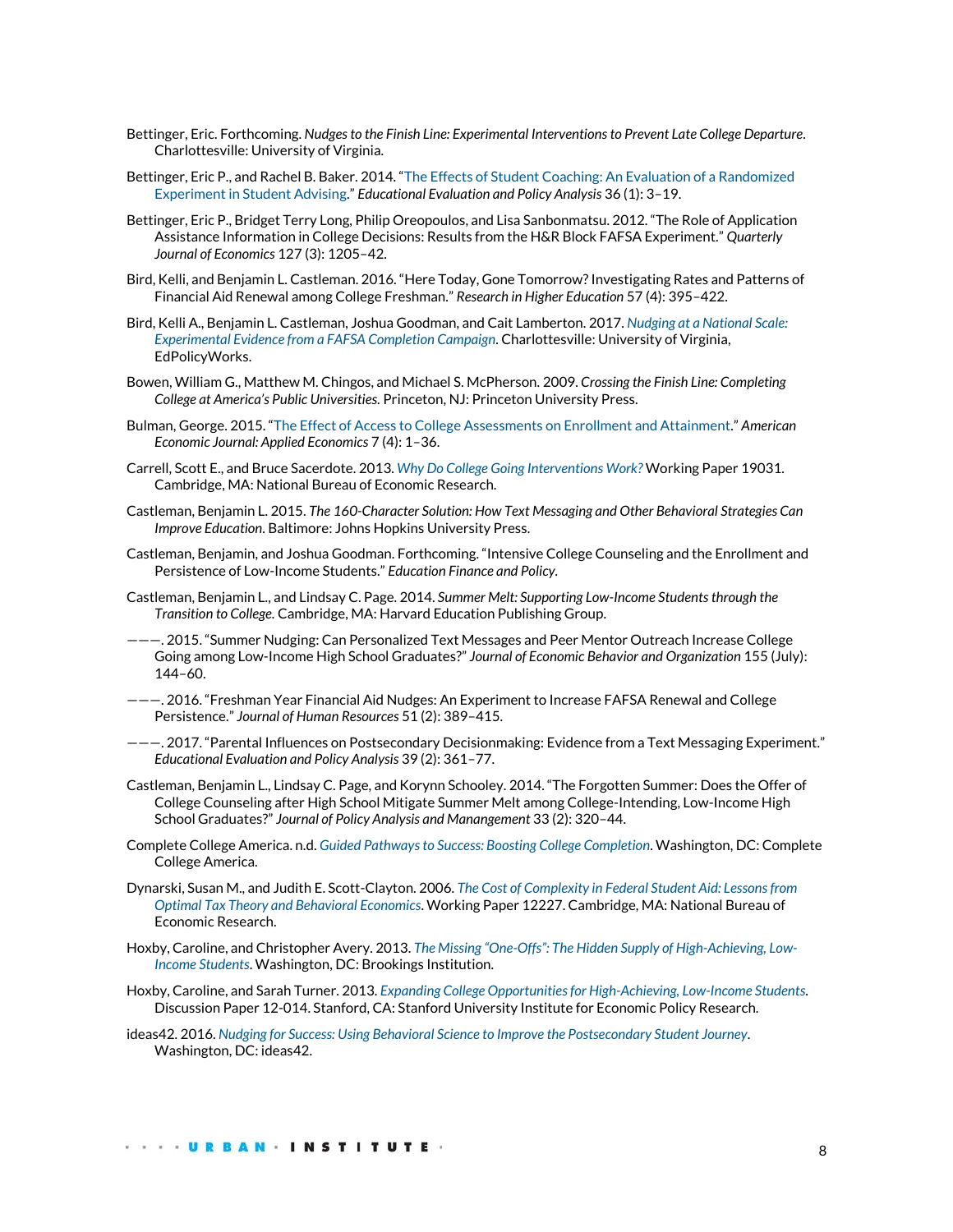- Mabel, Zachary A., and Tolani A. Britton. 2016. *[Leaving Late: Understanding the Extent and Predictors of College Late](http://scholar.harvard.edu/files/zmabel/files/nc_descriptive_paper_-_full_draft_v10_june_2016.pdf)  [Departure](http://scholar.harvard.edu/files/zmabel/files/nc_descriptive_paper_-_full_draft_v10_june_2016.pdf)*. Cambridge, MA: Harvard Graduate School of Education.
- Page, Lindsay C., Benjamin Castleman, and Katharine Meyer. 2016. *Customized Nudging to Improve FAFSA Completion and Income Verification.* Pittsburgh: University of Pittsburgh School of Education.
- Pallais, Amanda. 2015. "Small Differences That Matter: Mistakes in Applying to College." *Journal of Labor Economics* 33 (2): 493–520.
- Scott-Clayton, Judith. 2011. *[The Shapeless River: Does a Lack of Structure Inhibit Stu](https://ccrc.tc.columbia.edu/media/k2/attachments/shapeless-river.pdf)dents' Progress at Community [Colleges?](https://ccrc.tc.columbia.edu/media/k2/attachments/shapeless-river.pdf)* Working Paper 25. New York: Columbia University, Teachers College, Community College Research Center.
- Scrivener, Susan, Michael J. Weiss, Alyssa Ratledge, Timothy Rudd, Colleen Sommo, and Hannah Fresques. 2015. *Doubling Graduation Rates: Three-[Year Effects of CUNY's Accelerated Study in Associate Programs \(ASAP\) for](http://www.mdrc.org/publication/doubling-graduation-rates)  [Developmental Education Students](http://www.mdrc.org/publication/doubling-graduation-rates)*. New York: MDRC.

*Ben Castleman is an assistant professor of education and public policy at the University of Virginia and the founder and director of the university's Nudge4 Solutions Lab. He is a senior adviser to Michelle Obama's Reach Higher Initiative and is faculty director of the University of Virginia–US Army Partnership on Veterans' Education. Castleman'sresearch develops scalable solutions in education and public policy by leveraging behavioral insights, data science, interactive technologies, and deep partnerships with public and private agencies and organizations.*